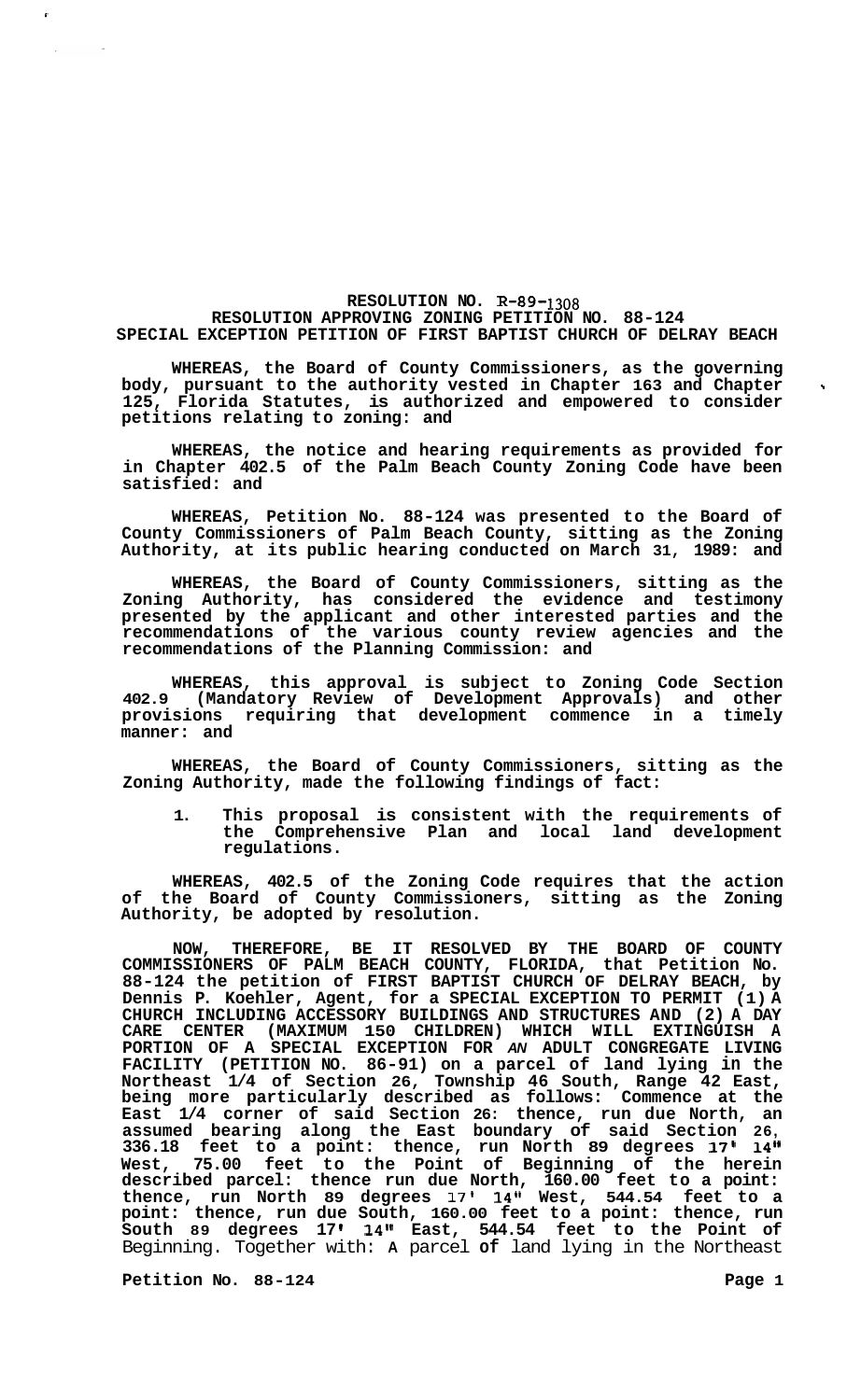**1/4 of Section 26, Township 46 South, Range 42 East, being more particularly described as follows: Commence at the East 1/4 of said Section 26: thence, run due North, an assumed bearing along the East boundary of said Section 26, 496.18 feet to a point: thence, run North 89 degrees 17 14" West, 75.00 feet to the Point of Beginning of the herein described parcel: thence, run North 89 degrees 17' 14'' West, 544.54 feet to a point: thence, run due North, 160.00 feet to a point: thence, run South 89 degrees 17' 14" East, 544.54 feet to a point: thence, run due South 160.00 feet to the Point of Beginning. Together with: A parcel of land lying in the Northeast 1/4 of Section 26, Township 46 South, Range 42 East, being more particularly described as follows: Commence at the East 1/4 of said Section 26: thence, run due North, an assumed bearing along the East boundary of said Section 26, 656.18 feet to a point: thence, run North 89 degrees 17 minutes, 14 seconds, West 75.00 feet to the Point of Beginning of the herein described parcel: thence run**  North 89 degrees 17 minutes 14 seconds West 544.54 feet to a point: thence, run due North 160.00 feet to a point; thence, run **South 89 degrees 17 minutes 14 seconds East 544.54 feet to a point: thence, run due South 160.00 feet to the Point of Beginning. Together with: A parcel of land lying in the Northeast 1/4 of Section 26, Township 46 South, Range 42 East, being more particularly described as follows: Commence at the East 1/4 corner of said Section 26: thence, run due North, an assumed bearing along the East boundary of said Section 26, 816.18 feet to a point: thence, run North 89 degrees 17 minutes, 14 seconds West, 75.00 feet to the Point of Beginning of the herein described parcel: thence, run North 89 degrees 17 minutes, 14 seconds West 544.54 feet to a point: thence, run due North 160.00 feet to a point: thence, run South 89 degrees, 17 minutes, 14 seconds East 544.54 feet to a point: thence, run due South 160.00 feet to the Point of Beginning, being located on the west side of Military Trail (SR 809), approximately .3 mile south of Linton in a RS-Single Family Residential Zoning District, was Boulevard on March 31, 1989, as advertised, subject to the approved conditions: following** 

- **1. Petition No. 86-91 of Zoning Resolution No. R-87-218, a special exception to allow an Adult Congregate Living Facility, is hereby repealed in its entirety.**
- **2. Prior to Site Plan Review Committee certification, the site plan shall be amended to indicate:** 
	- **a. Required drop-off spaces: minimum dimensions of twelve (12) feet by twenty (20) feet (typ.) or a one hundred (100) foot stacking lane with safe access to the building that satisfied the explicit criteria set forth by the Zoning Division's policy memo regarding Day-care drop-off area: and,**
	- **b. The creation of safe distance triangles at accessways entering right-of-ways.**
	- **c. Required minimum number of trees.**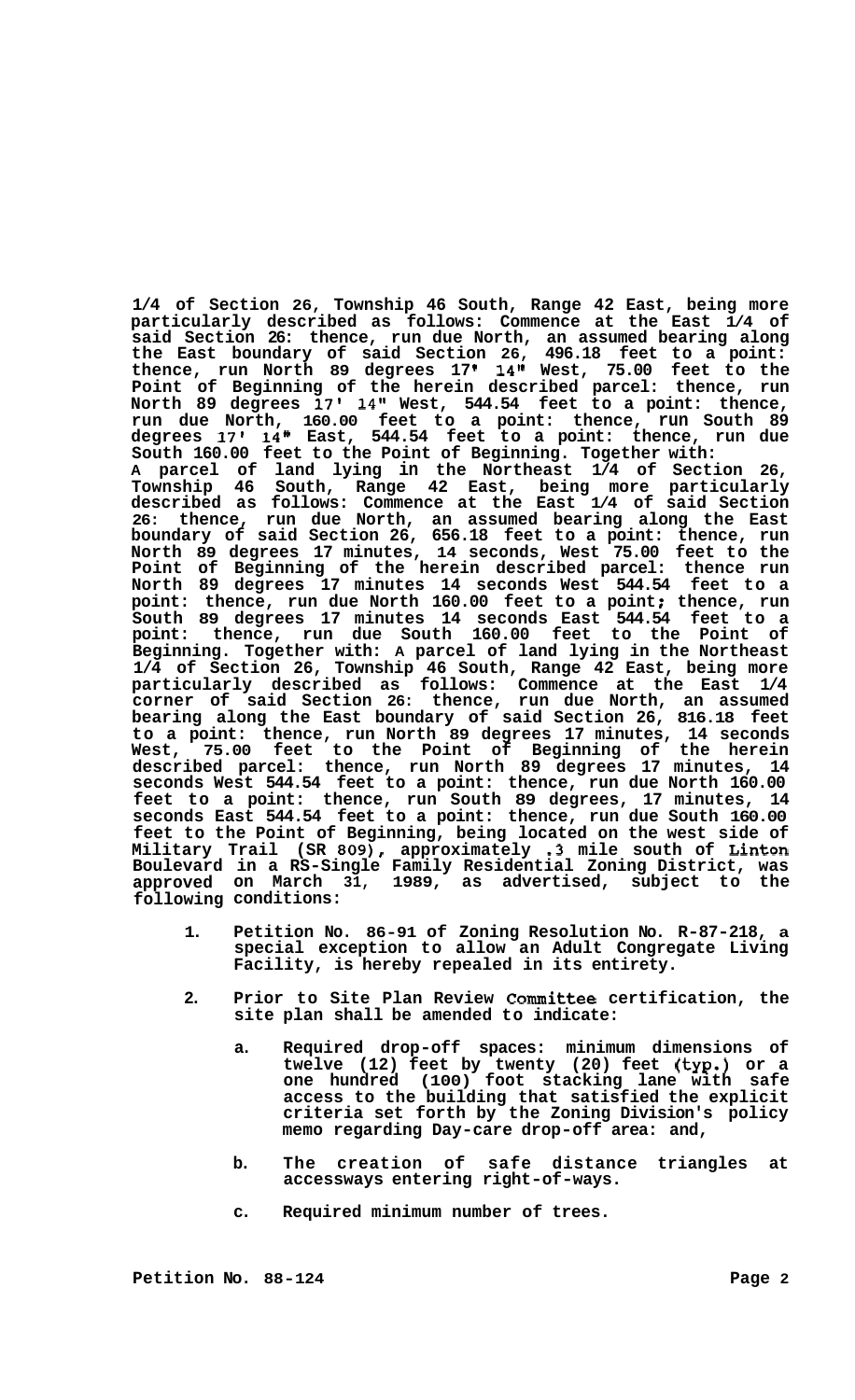- **3.**  The petitioner shall provide Alternative Landscape Strip **No. 3** along the perimeter of the site. With the installation of twelve **(12)** foot high native canopy trees planted thirty **(30)** feet on center and a six *(6)*  foot solid fence, hedge, berm or combination thereof.
- **4.**  Site shall be limited to a total **of 123,000** square feet **of** buildings square footage.
- **5.**  The Educational Center shall be limited to two **(2)**  stories.
- **6.**  The parking spaces adjacent to the Sanctuary and Family Life Center shall be paved.
- *7.*  A six **(6)** foot high wooden fence shall be installed along the perimeter of the "play area" and "outdoor activity area" that is adjacent to the neighboring residences.
- a. One **(1)** interior landscape island shall be provided for every twelve **(12)** parking spaces where median strips are not used.
- **9.**  The Day-care Center shall be limited to a maximum of one hundred and fifty **(150)** children.
- **10.**  Lighting shall be shielded, low intensity and directed away from adjacent properties and streets, shining only on the subject site. Lighting standards shall not exceed fifteen **(15)** feet in height.
- **11. NO** outdoor loudspeaker system shall be permitted on site.
- **12.**  The dumpster area shall be screened and located away from adjacent properties.
- **<sup>13</sup>**. **No** vehicular parking shall be permitted in required landscape areas or rights-of-way.
- **<sup>14</sup>**. **No** off-premise signs shall be permitted.
- **<sup>15</sup>**. Sewer service is available to the property. Therefore, no septic tank shall be permitted on the site.
- **<sup>16</sup>**. Water service is available to the property. Therefore, no well shall be permitted on the site **to** provide potable water.
- **17.**  The Developer shall provide discharge control and treatment for the stormwater runoff in accordance with all applicable agency requirements in effect at the time of the permit application. However, at a minimum, this development shall retain onsite the stormwater runoff generated by a three **(3)** year-one **(1)** hour storm with a total rainfall of **3** inches as required by the Permit Section, **Land Development Division. In** the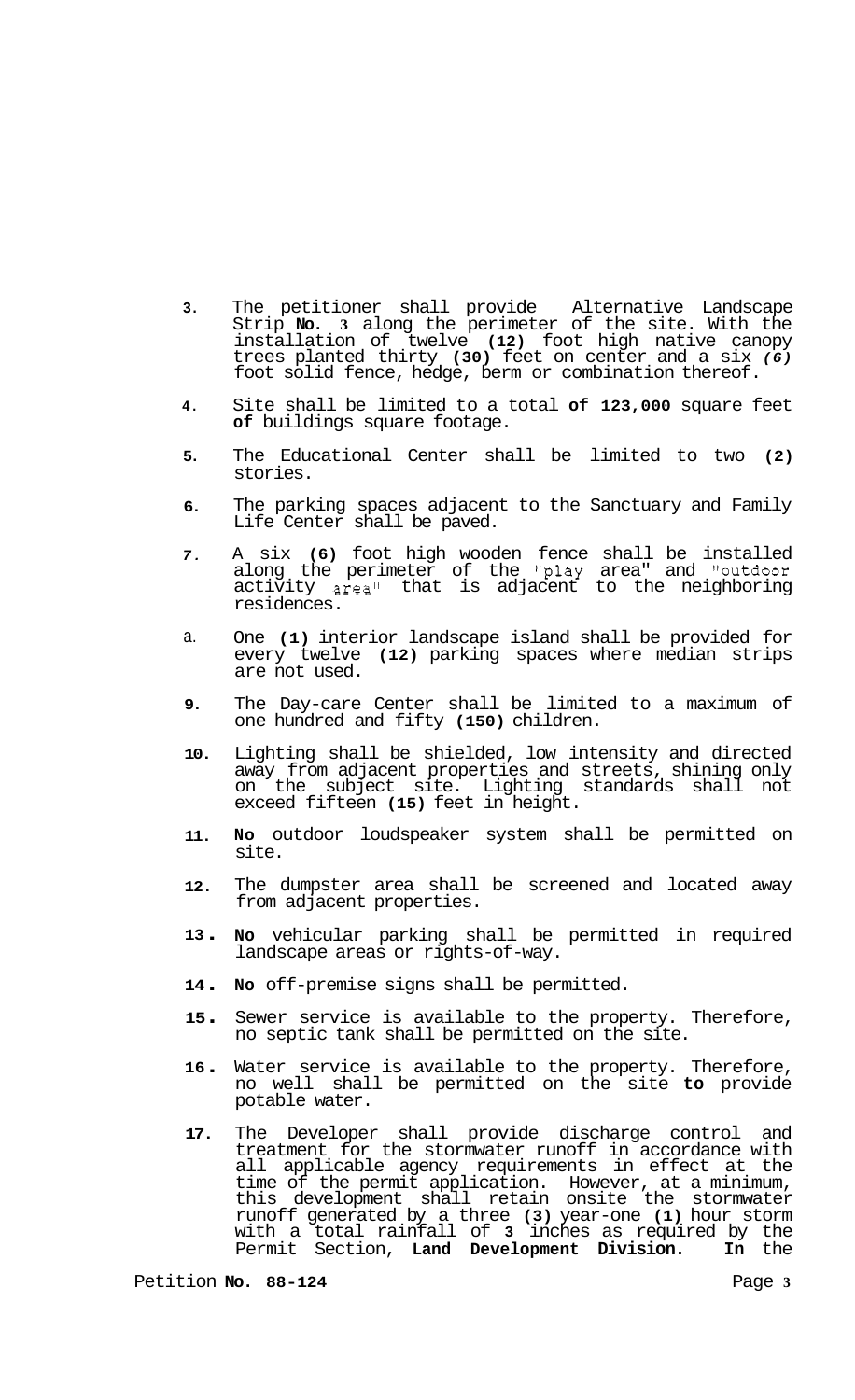event that the subject site abuts a Department of **Transportation maintained roadway, concurrent approval**  from the Florida Department of Transportation will also **be required. The drainage system shall be maintained in an acceptable condition as approved by the County Engineer. In the event that the drainage system is not adequately maintained as determined by the County Engineer, this matter will be referred to the Code Enforcement Board for enforcement.** 

- **18. Within 90 days of approval of this project, the property owner shall convey to Palm Beach County Land Development Division by road right-of-way warranty deed for the construction of a right turn lane, north approach on Military Trail at the project's entrance road free of all encumbrances and encroachments. This additional right-of-way shall be a minimum of 12' in width, 150 feet in length and a taper length of 180 feet** . **Property owner shall provide Palm Beach County with sufficient documentation acceptable to the Right of Way Acquisition Section to ensure that the property is free of all encumbrances and encroachments. Right- of-way conveyances shall also include "Safe Sight**  Corners" where appropriate at intersections as **determined by the County Engineer.**
- **19. The Property owner shall construct a right turn lane,**  north approach on Military Trail at the project's **entrance road concurrent with onsite paving and**  drainage improvements. Construction shall be completed prior to the issuance of a Certificate of Occupancy.
- **20. The petitioner shall pay a Fair Share Fee in the amount and manner required by the "Fair Share Contribut.ion for Road Improvements Ordinance" as it presently ex:.sts or as it may from time to time be amended. The Fair Share Fee for this project presently is \$25,129.00 (938 trips X \$26.79 per trip).**
- **21. Failure to comply with any conditions of approval may**  result in the denial or revocation of a building **permit; the issuance of a stop work order; the denial of a Certificate of Occupancy on any building or structure; or the denial or revocation of any permit or approval for any developer-owner, commercial -owner, lessee, or user of the subject property. Appeals from such action may be taken to the Palm Beach County Board of Adjustment or as otherwise provided in the Palm Beach County Zoning Code.**

 $\sim 10^7$ 

 $\sim 10^7$